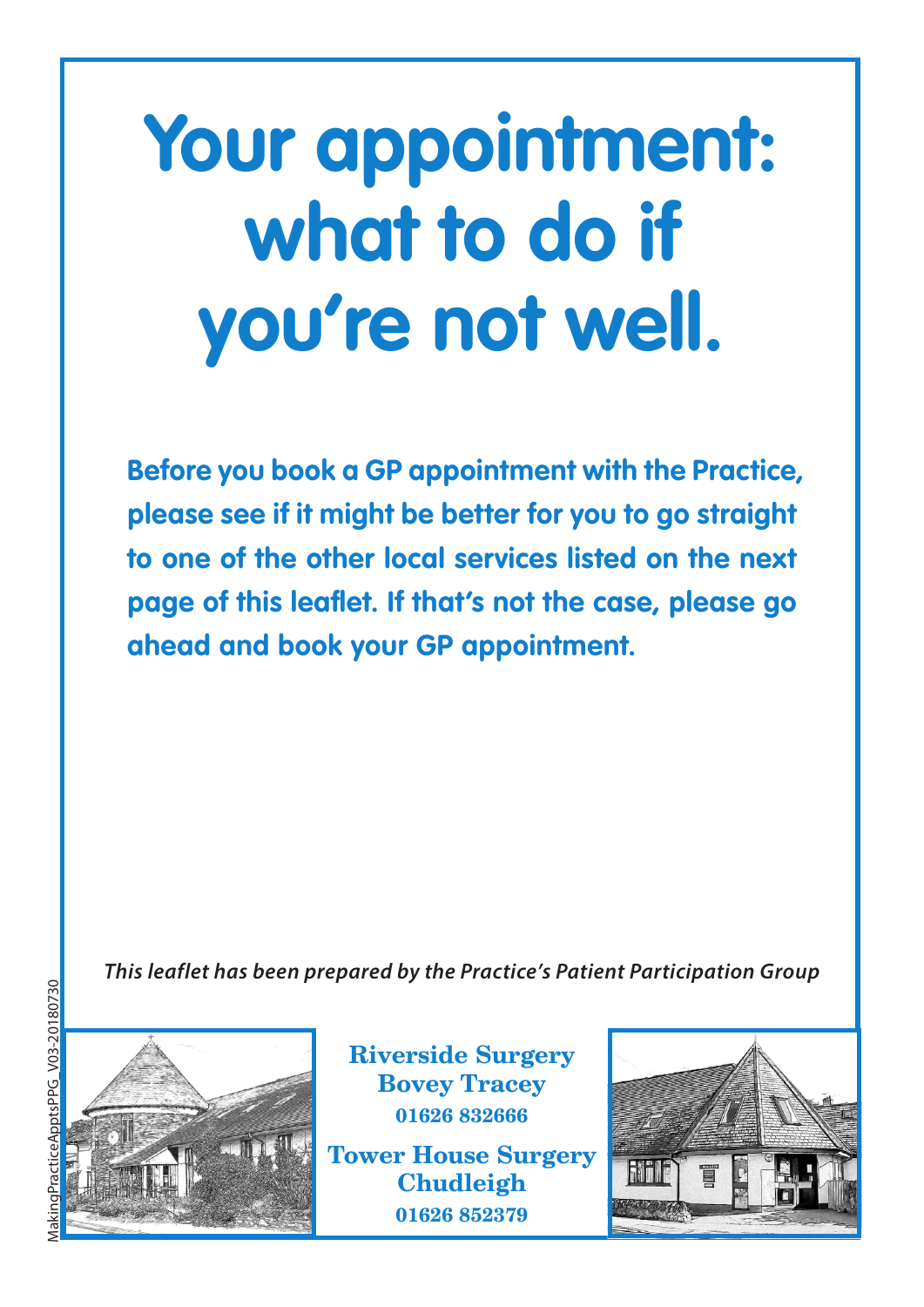## **Before you ring the surgery for an appointment with the practice it is possible that you can get the help you need by going direct to one of the services listed below. Decide if one of the following services would suit you better.**

#### **Always dial 999 for life-threatening conditions**

**Minor Injuries Unit** at Newton Abbot for non-life-threatening injuries

- ❖ While our surgeries are closed and only between 8.00am and 10.00pm, phone **01626 324500**.
- ❖ At all other times, please phone **111** for advice.

#### **Local pharmacist**

❖ Call into your local pharmacy for help on minor ailments and conditions as well as information about your medicines and their doses.

#### **Mental Health Clinic** (for over 18s)**—Depression and Anxiety Service:**

❖ Phone **01626 203500**

#### **Sexual Health Clinics—Advice and Treatments**:

❖ Phone **01803 656500**

### **Health Visitors' Team** for babies and parenting support:

❖ Phone **0333 234 1901** or **01626 836201**

### **Community Nursing:**

You can contact the Torbay and South Devon Community Nursing Team by phoning the appropriate number listed below:

- ❖ Monday to Friday, from 8.30am to 4.30pm, phone **01626 852379** This number will be answered by Tower House surgery in Chudleigh where they will take your message and pass it on to the Health Visitors' Team.
- ❖ Monday to Friday, between 7.00am and 8.30am and between 4.30pm and 7.00pm—phone **0300 333 6602**
- ❖ At all other times, please phone **111** for help.

### **Foot Care and Podiatry: 01803 217712**

**Physiotherapy:** For muscular and skeletal problems

❖ Monday to Friday, between 8:30am and 12 noon, phone **0300 456 9987**

There is a leaflet "**Medical Services in Our Area**" available from Reception. This gives more details and phone numbers for all the above services and for several others.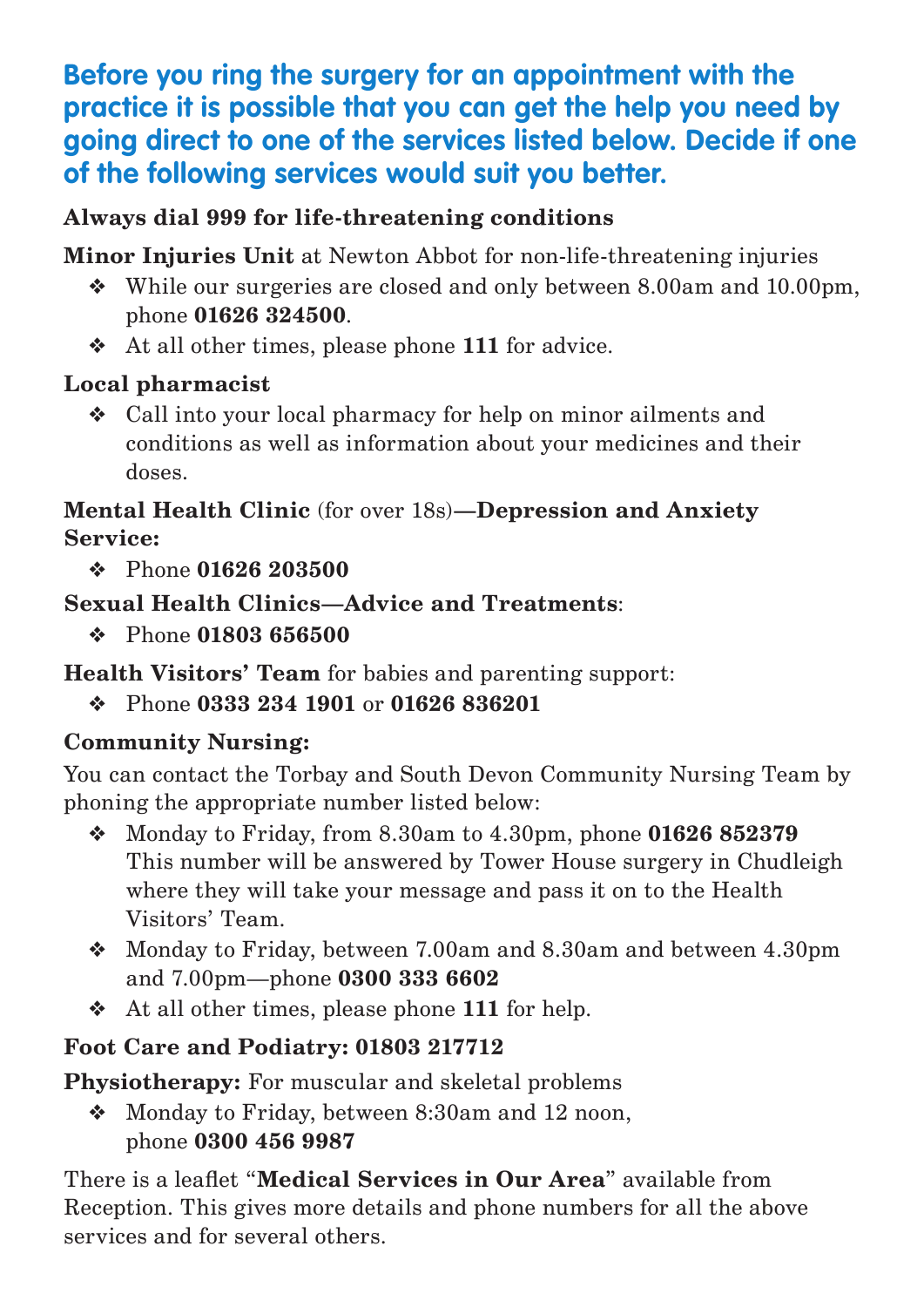# **If you decide to phone the Practice for an appointment**

When the Reception Team answers the phone, they will ask you for more information about what is the matter. If you do not want to tell the receptionist what your request is about, perhaps if you feel embarrassed, then just say, you will still be able to get an appointment. The aim of this process is to make sure that you see the right person to give you the help you need. The information is passed on to that doctor or nurse and helps them prepare for your appointment.

The receptionist will make sure you see the right person as soon as possible.

If you find that you will be unable to attend for your appointment, please cancel it as soon as you know. **More than 95% of our patients do tell us if they need to cancel.** We can then give the appointment to someone else.

To make the best use of your appointment, think through what you want from this appointment

Do you need a chaperone or interpreter? Would it help to have someone come with you?

Make a list of all your medicines.

Write down your symptoms, and all your questions. If it's a second visit or an ongoing condition, what has changed?

Dress appropriately, e.g. short sleeves are helpful if you need a blood test. Bring your diary in case you have to book further visits.

## **Arrive early and book yourself in on one of the touch-screens or at Reception**

If your wait is more than 20 minutes beyond your appointment time, please tell the receptionist.

### **When you are with the doctor or nurse**

Explain what is the matter. Use your notes to help.

Include everything, even things that might seem unimportant.

Ask for explanations for anything you don't understand.

If necessary, make a few notes or get your friend to make notes.

Write down any medical words so you can look these up again later.

Check with the doctor/nurse that you know what will happen next, for example, tests, prescriptions, etc.

Ask what you should do if it gets worse.